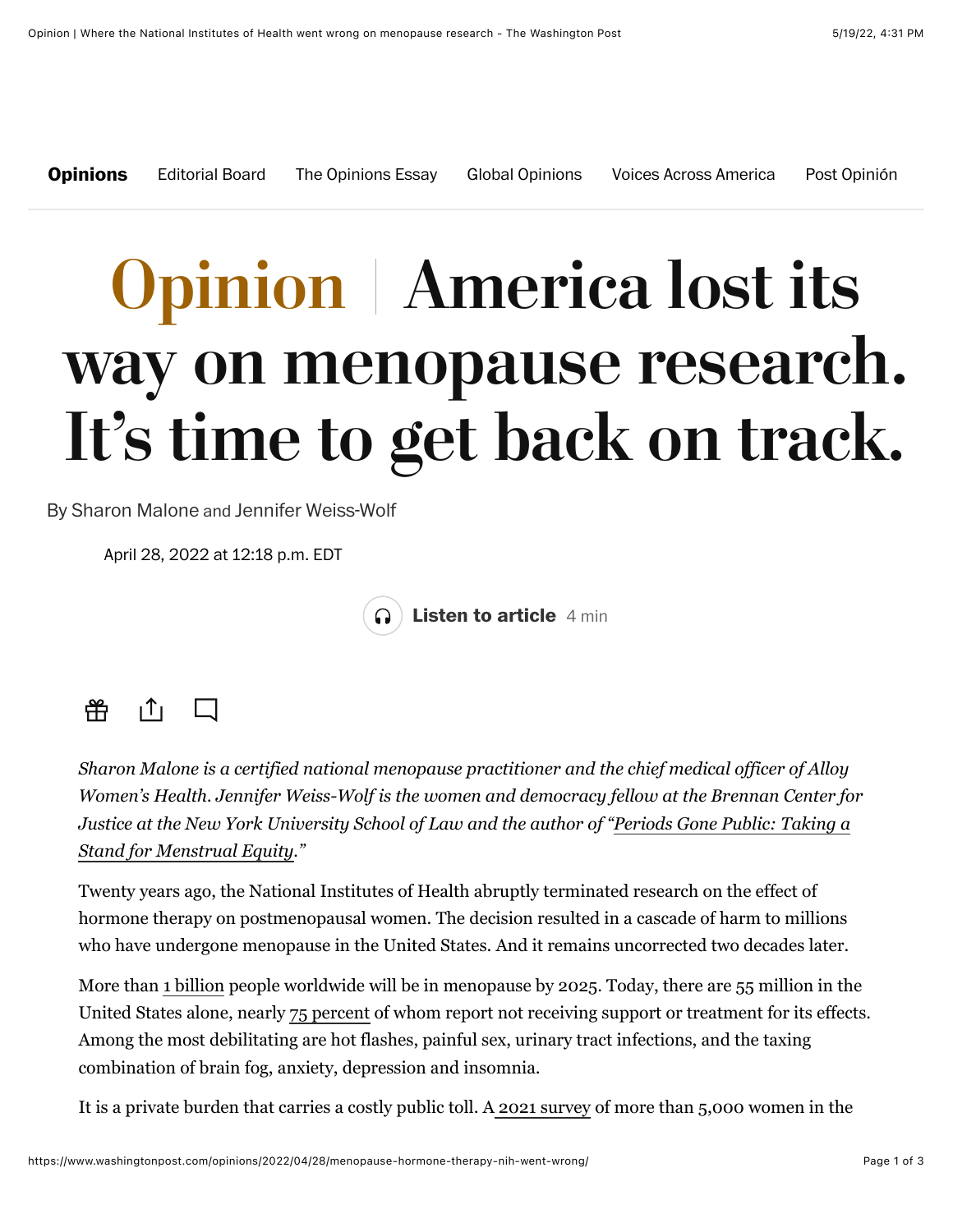various stages of menopause revealed that 3 in 5 were adversely affected while on the job, and a third actively hid its effects from colleagues and bosses; almost half said they feared being stigmatized by raising it.

The safest and most effective treatment was swept off the table the moment NIH announced a link between menopausal hormone therapy (MHT) and increased risk of breast cancer and certain cardiovascular diseases. The impact was immediate: Within several years, MHT prescriptions [dropped](https://academic.oup.com/jcem/article/98/5/1771/2536695) from nearly 40 percent to roughly 5 percent among those experiencing menopause.

It would take more than a decade for the government data to be [reassessed,](https://academic.oup.com/jcem/article/98/5/1771/2536695) the net result showing that the risks initially reported did not apply equally to younger women or to those whose last period was within the past 10 years. And the positive effects of MHT — including a decreased risk of diabetes, colon cancer and osteoporotic fractures, as well as a [30 percent](https://brighamhealthhub.org/menopausal-hormone-therapy-doesnt-raise-risk-of-premature-death/) decrease in death from all causes never made it into the public discussion. An entire generation subsequently missed out not only on improved quality of life but also these preventive health benefits.

Today, the American College of Obstetricians and Gynecologists, American Association of Clinical Endocrinologists and North American Menopause Society agree that MHT is a safe choice for the vast majority of healthy women with menopausal symptoms. [Further research](https://docs.google.com/document/d/1FenWX5jcKdjEmyaTLZEbPpWD7fOpDi-jWiAqbr9whwM/edit) has shown the link to breast cancer to be minimal — [statistically less](https://academic.oup.com/jcem/article/98/5/1771/2536695) than the risk incurred by working as a flight attendant or by drinking two glasses of wine at dinner nightly — and in the case of those who use estrogen only, there is a decrease in risk.

But we still lack definitive knowledge of whether cardiovascular disease or Alzheimer's are affected by hormone therapy, despite subsequent studies that suggest it is beneficial. And although more recent [studies](https://journals.lww.com/menopausejournal/Fulltext/2020/08000/The_Women_s_Health_Initiative_trials_of_menopausal.14.aspx) strongly suggest that if treatment is started within 10 years of the last menstrual period or before the age of 60, the risks of hormone therapy are lessened, this information has not made its way into most clinical practices.

For those who have experienced menopause since 2002, the loss adds up to countless hours of productive work time; decades of satisfying and pain-free sex; and the deterioration, collectively, of innumerable tons of bone mass, leading to fractures and debility. Most important, they have lost the agency to decide for themselves the quality of how they age.

As a new generation enters menopause, we are demanding change. One of us (Dr. Malone) brought former [first lady Michelle Obama](https://podcasts.apple.com/us/podcast/what-your-mother-never-told-you-about-health-with-dr/id1532956108?i=1000493064968) into the conversation. [Tracee Ellis Ross](https://www.prevention.com/health/health-conditions/a38106528/tracee-ellis-ross-perimenopause/) got real about perimenopause in a recent profile in [Harper's Bazaar.](https://www.harpersbazaar.com/culture/features/a38058623/tracee-ellis-ross-interview-november-2021/) And some companies are implementing menopause-friendly [work policies.](https://www.forbes.com/sites/alicebroster/2021/11/29/companies-encouraged-to-improve-how-they-support-people-experiencing-menopause/?sh=56b01ef54bd4)

But committed CEOs and influencers can bring us only so far. Government must take the lead on needed reforms.

It is imperative that NIH redesign and launch a new comprehensive reproductive-health initiative that